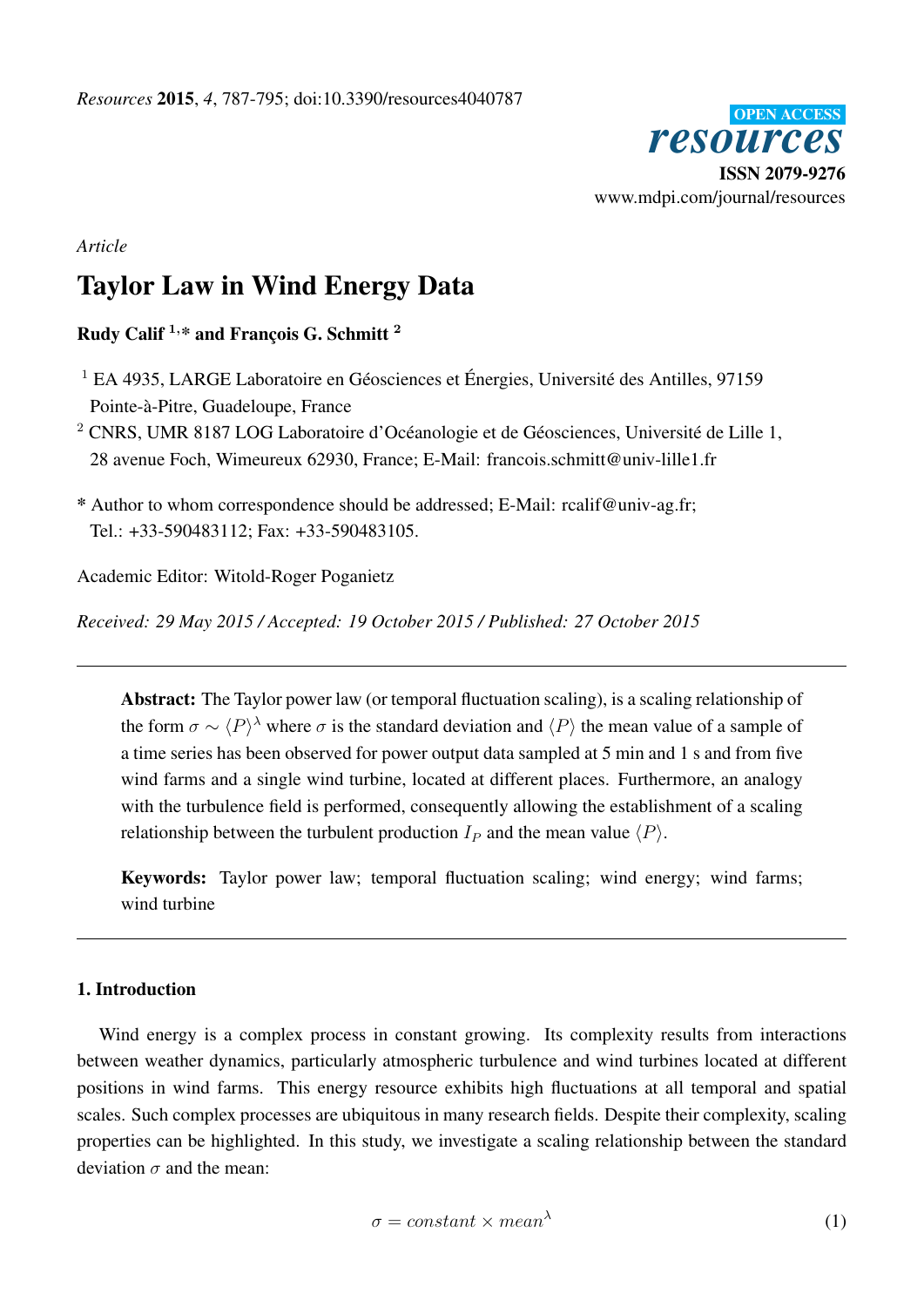This scaling relationship called Taylor law was established by L.R. Taylor in 1961 in the field of ecology [\[1\]](#page-7-0) and observed for the first time by H. F. Smith (1938) [\[2\]](#page-7-1). The Taylor law has been highlighted in various fields of research such as ecology  $[1-5]$  $[1-5]$ , networks  $[6-11]$  $[6-11]$ , economy  $[12-14]$  $[12-14]$ , climatology  $[15,16]$  $[15,16]$ and life sciences [\[17–](#page-7-9)[19\]](#page-8-0). A review is given in [\[12\]](#page-7-5). In physics, De Menezes and Barabási (2004) qualified this by "fluctuation scaling" [\[6](#page-7-3)[,7\]](#page-7-10). According to them, the exponent value  $\lambda$  can fluctuate between two universal classes  $\lambda = 1/2$  and  $\lambda = 1$  [\[6,](#page-7-3)[12\]](#page-7-5).

This scaling relationship has been highlighted for the power output delivered by a wind farm [\[20\]](#page-8-1). Here, as an extension of this early study, fluctuation scaling is investigated for the power output delivered by five wind farms and a single turbine.

#### 2. Wind Power Output Data

In this study, we consider time series of power output measurements delivered by wind farms and a single turbine. The wind farms are located in the Guadeloupean Archipelago (French West Indies) situated at  $16°15'$  N latitude and  $60°30'$  W longitude, in the eastern Caribean sea. The power output measurements delivered by the wind farms labelled  $n^{\circ}1$ , 2, 3 and 4, are collected continuously with a sampling rate of  $T_s = 5$  min over more than one year period: this corresponds to 125,942 data points. These power output data are collected and provided by the French operator of electricity grid Electricité de France (EDF). The power output measurements delivered by the wind farm labelled  $n^{\circ}5$ , are collected continuously with a sampling rate of  $T_s = 1$  s during approximately four months: this corresponds to 6, 529, 000 data points. The power output measurements from the single turbine, are collected continuously with a sampling rate of  $T_s = 1$  s during more than six months: this corresponds to 12, 257, 600 data points. This wind turbine is located at Risø Campus, Roskilde, Denmark and is a three-bladed stall regulated Nordtank, NTK 500/41 wind turbine. Figure [1](#page-1-0) gives an example of power output delivered by this wind turbine during two days. Table [1](#page-2-0) gives a description of following characteristics, sampling frequency, number of continuously data points, implementation site, installed capacity, for each dataset.

<span id="page-1-0"></span>

**Figure 1.** An example of power output sequence  $p(t)$  delivered by the single wind turbine during 48 h.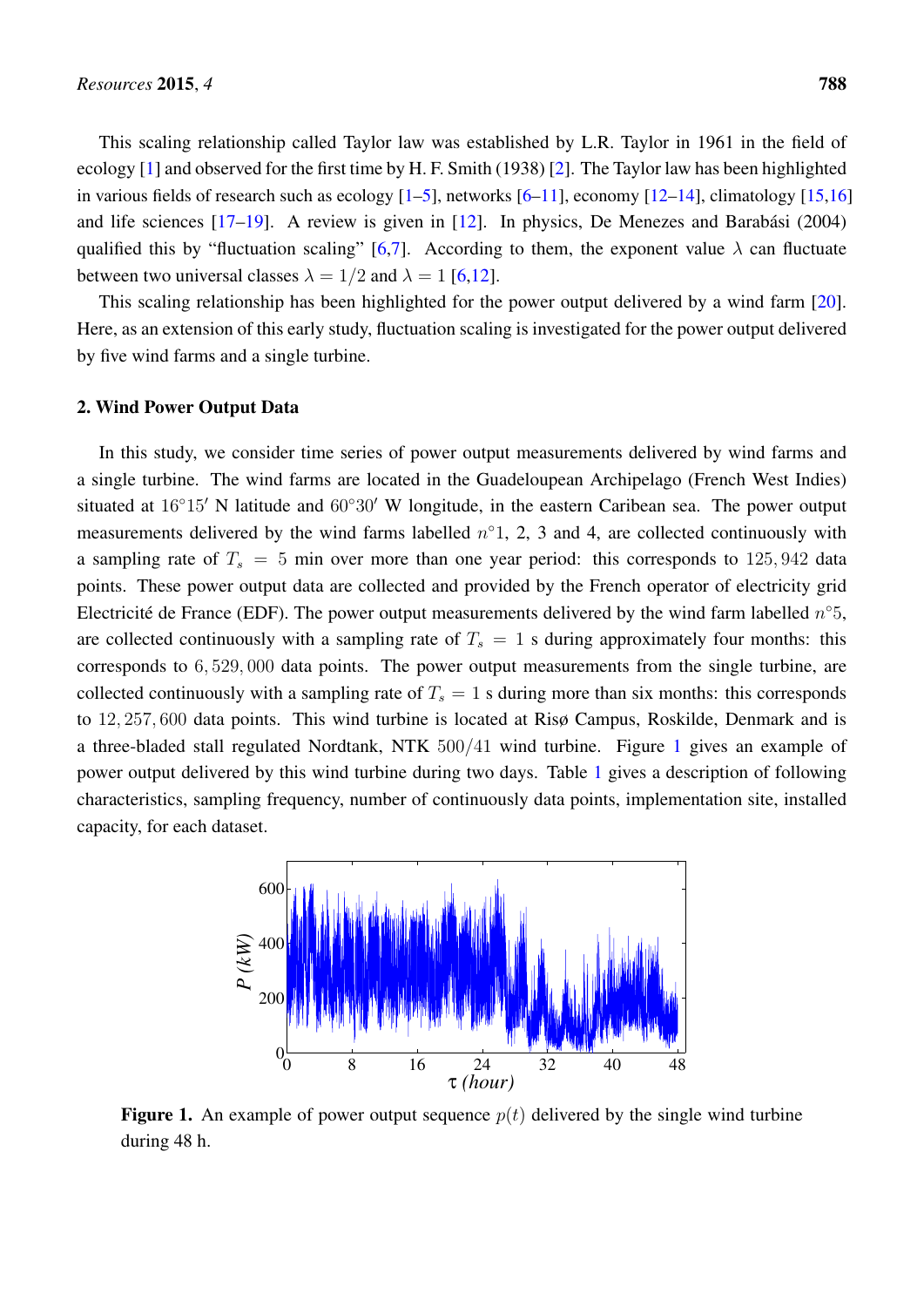| <b>Dataset</b>        | <b>Sampling Frequency</b><br>(Hz) | Number of<br><b>Data Points</b> | <b>Implementation Site</b> | <b>Installed Capacity</b><br>$P_{inst}$ |
|-----------------------|-----------------------------------|---------------------------------|----------------------------|-----------------------------------------|
| Wind farm $\degree$ 1 | $3.3 \times 10^{-3}$              | 125, 942                        | plateau                    | 2.6 MW                                  |
| Wind farm $\degree$ 2 | $3.3 \times 10^{-3}$              | 125, 942                        | plain                      | 2.9 MW                                  |
| Wind farm $\degree$ 3 | $3.3 \times 10^{-3}$              | 125, 942                        | plateau                    | 1.9 MW                                  |
| Wind farm $\degree$ 4 | $3.3 \times 10^{-3}$              | 125, 942                        | plain                      | 3 MW                                    |
| Wind farm $\degree$ 5 | 1                                 | 6,529,000                       | cliff                      | 10 MW                                   |
| Single wind turbine   |                                   | 12, 257, 600                    | plain                      | 500 kW                                  |

<span id="page-2-0"></span>Table 1. Description of characteristics (sampling frequency, number of continuously data points, implementation site, installed capacity) for each dataset.

#### 3. Taylor Law, a Scaling Relationship between the Mean Value and the Standard Deviation

#### *3.1. Definition of the Taylor Power Law*

The study of complex systems in many fields such as ecology, physics, life sciences and engineering sciences [\[12\]](#page-7-5), has highlighted the universality of the Taylor power law established by L.R. Taylor in 1961 [\[1\]](#page-7-0). This relationship has been observed by De Menezes and Barabási with data internet traffic [\[6\]](#page-7-3) and named later "temporal fluctuation scaling" [\[10\]](#page-7-11). Taylor power law is characterized by a relationship between the standard deviation  $\sigma = \sqrt{\frac{1}{N-1}}$  $\frac{1}{N-1} \sum_{n=1}^{N-1} (x(t) - \langle x \rangle)^2$  of a signal  $x(t)$  and its mean value  $\langle x \rangle = \frac{1}{\lambda}$  $\frac{1}{N} \sum_{n=1}^{N} x(t)$  estimated over a sequence of length N of the considered signal  $x(t)$ :

$$
\sigma_{\tau} = \mathcal{C}_0 \langle x \rangle^{\lambda_{\tau}} \tag{2}
$$

with  $\langle \cdot \rangle$  defining the statistical average,  $N = L/\tau + 1$ , L is the total period of the signal  $x(t)$  and  $\tau$  is the time window corresponding to the time scales explored,  $C_0$  is a constant and  $\lambda_T$  the Taylor exponent.

In this study, the Taylor power law is investigated for the power output data from wind farms and a single wind turbine.

#### *3.2. Taylor Power Law in Wind Energy Data*

To verify the existence of Taylor power law for our datasets, the mean value  $\langle P \rangle_{\tau}$  and the standard deviation  $\sigma_{\tau}$  are computed for time scales (or window sizes)  $\tau$  ranging between approximately 4 h and 7 days for data sampled at 5 min, and  $\tau$  ranging between approximately 16 min and 1 day for data sampled at 1 s. The choice of the lower limit of these time intervals is justified by the value of a Pearson correlation  $r > 0.8$  between the map  $(P_r, \sigma_\tau / C_0)$  and a non parametric kernel smoothing regression fit. Meanwhile, the choice of the upper limit is defined by a time window having a significant sample number for the estimation of the Taylor exponent  $\lambda_{\tau}$ . Hence, each dataset is splitted over a time window of length  $\tau$ . In Figure [2a](#page-3-0), to compare the datasets considered here with the straight line of  $1/2$  slope,  $\sigma_{\tau}/\mathcal{C}_0$  *versus*  $P_r$  ( $P_r = \langle P \rangle / \langle P \rangle_{\text{max}}$  with  $\langle P \rangle_{\text{max}}$  the maximum of the mean value for the dataset considered) is illustrated for  $\tau = 5$  h, in log-log representation. One can observe that the map  $(P_r, \sigma_\tau/\mathcal{C}_0)$  can be modeled by a relationship of the form: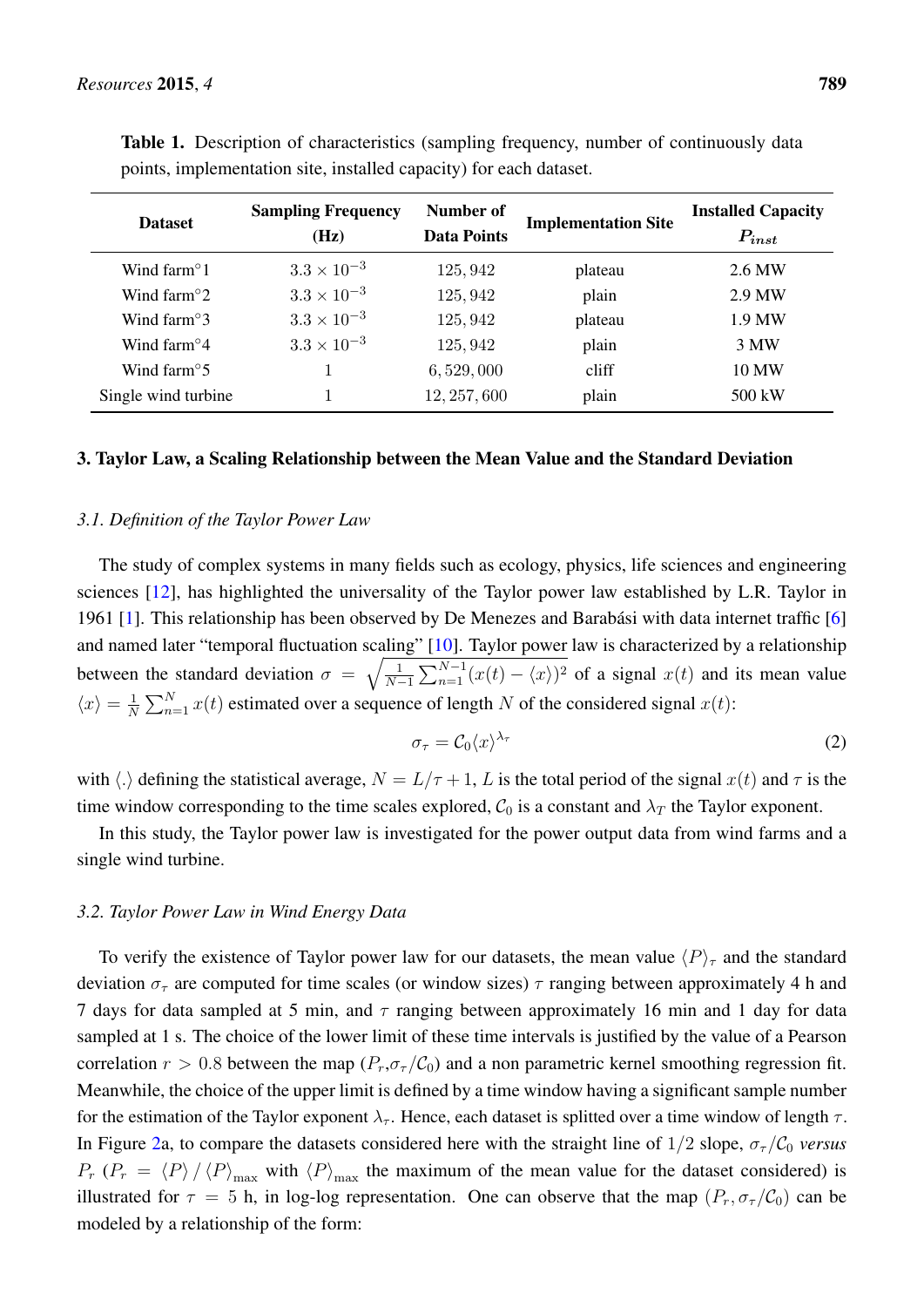$$
\log\left(\frac{\sigma_{\tau}}{\mathcal{C}_0}\right) = \lambda_{\tau} \log\left(P_r\right) + c \tag{3}
$$

This leads to a power law of the form

<span id="page-3-1"></span>
$$
\frac{\sigma_{\tau}}{\mathcal{C}_0} = (P_r)^{\lambda_{\tau}}
$$
\n(4)

where  $C_0 = 10^c$ .

<span id="page-3-0"></span>

**Figure 2.** (a) Evolution of  $\sigma_{\tau}/\mathcal{C}_0$  versus the mean  $P_r$ . Evolution of the standard deviation  $\sigma_{\tau}/\mathcal{C}_0$  *versus* the adimensioned mean value  $P_r$  for the power output from find wind farms and a single wind turbine.  $\sigma_{\tau}$  and  $\langle P \rangle_{\tau}$  are computed with a time window  $\tau = 5$  h. The map  $(P_r, \sigma_\tau/\mathcal{C}_0)$  is fitted by a non parametric kernel regression (straight line); (b) Evolution of the Taylor exponent  $\lambda_{\tau}$  *versus* the time scales  $\tau$ , for the power output data sampled at five minutes (in the inset for the power output data sampled at 1 s).

The Taylor exponent whose values correspond to each data set, are drawn up in Table [2.](#page-4-0) In all the cases, the Taylor power law given in Equation [\(4\)](#page-3-1) is verified and a scaling behavior is visible over more than four orders of magnitude. Furthermore, the values of  $\lambda_{\tau}$  are close to 1/2. To investigate a possible dependence of the exponent  $\lambda_{\tau}$  with the time scales  $\tau$ , we plot in Figure [2b](#page-3-0), the evolution of the Taylor exponent  $\lambda$  *versus* the time scale  $\tau$  for the data sampled at 5 min and in the inset for data sampled at 1 s. One can observe no dependence of the exponent  $\lambda_{\tau}$  with the time scales  $\tau$ : it stays between 0.4 and 0.57 with a range of variation which does not depend on  $\tau$ .

Globally, the Taylor exponent  $\lambda_{\tau}$  varies between 0.45 and 0.55 for times scales  $\tau$  between 1 h and a one week and  $C_0$  can be considered as a parameter characterizing the wind farm or the single turbine considered. Indeed, Figure  $3$  illustrates the evolution of the parameter  $C_0$  *versus* the installed capacity of the single wind turbine and the wind farms considered. The parameter  $C_0$  increases as the installed capacity  $P_{inst}$ , excepted for the wind farms  $n^{\circ}$  2 and 3 having installed capacities very close.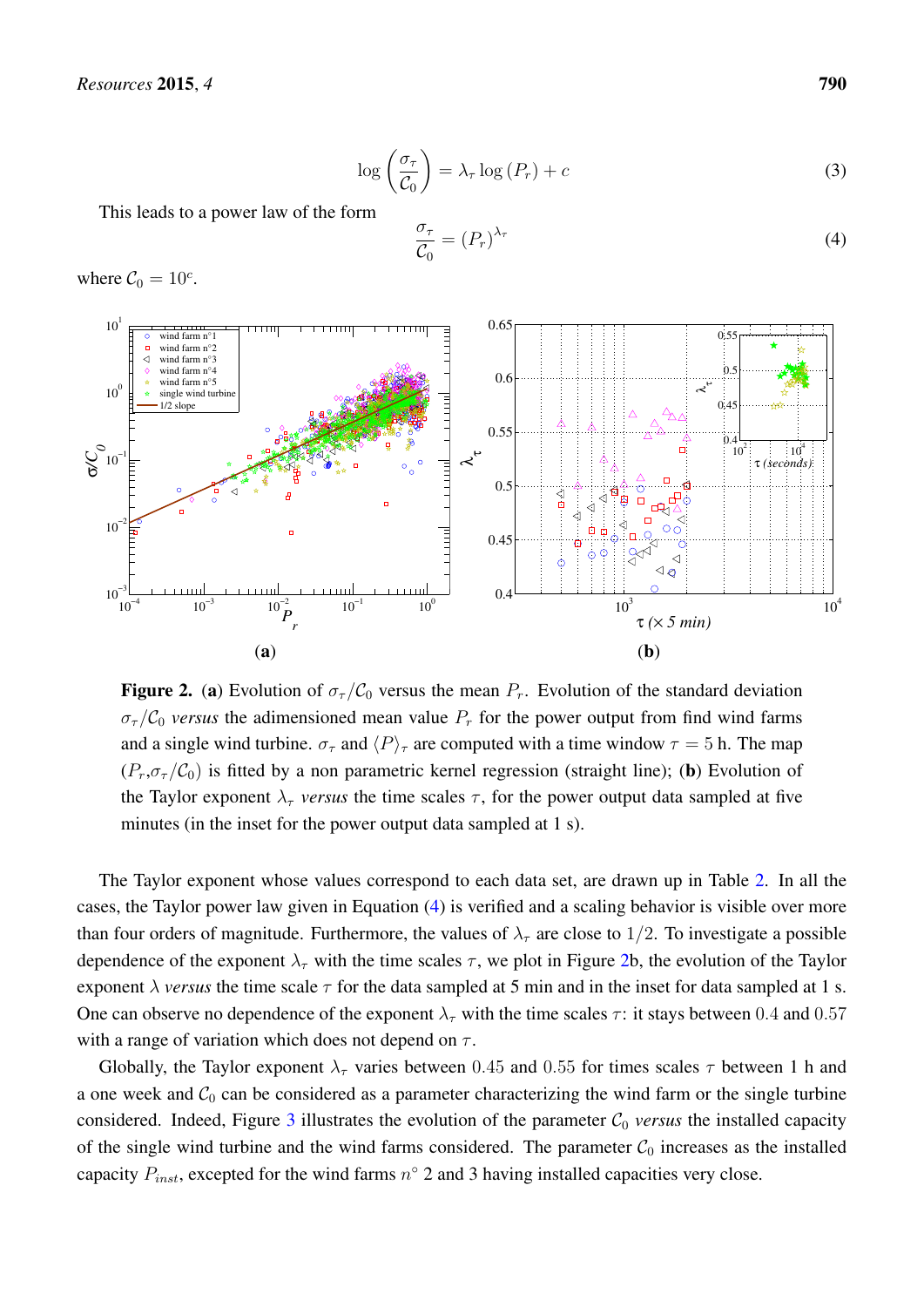<span id="page-4-0"></span>**Table 2.** Taylor exponent  $\lambda_{\tau}$  and  $\mathcal{C}_0$  estimated for each dataset with  $\tau = 5$  h: the values obtained are close to  $1/2$ .  $C_0$  can be considered as a parameter characterizing the wind farm or the single turbine considered.

| <b>Data</b>           | $\lambda_\tau$         | $\mathcal{C}_{\mathbf{0}}$ |
|-----------------------|------------------------|----------------------------|
| Wind farm $\degree$ 1 | $0.48 \pm 0.07$ 260.05 |                            |
| Wind farm $\degree$ 2 | $0.49 \pm 0.07$ 213.05 |                            |
| Wind farm $\degree$ 3 | $0.50 \pm 0.08$        | 335.45                     |
| Wind farm $\degree$ 4 | $0.55 \pm 0.07$        | 439.84                     |
| Wind farm $\degree$ 5 | $0.48 \pm 0.05$        | 901.57                     |
| Single wind turbine   | $0.50 \pm 0.05$        | 116.41                     |

<span id="page-4-1"></span>

**Figure 3.** Evolution of parameter  $C_0$  *versus* the installed capacity  $P_{inst}$  of the wind farm and the single wind turbine considered.

#### 3.3. Turbulent Production Intensity I<sub>P</sub>

Here an analogy is made with the field of the turbulence. Classically, in the turbulence field, a turbulent intensity parameter  $I$  expressing the ratio standard deviation to the mean value of the wind speed, is a metric to characterize a turbulence level for flows with high variability, such as wind tunnel or atmospheric wind [\[21–](#page-8-2)[23\]](#page-8-3). Here this parameter can be used for measuring the degree of variability of the wind power output and for classifying the variability level. In the turbulence field, one can distinguish three classes: (i)  $0 < I < 5\%$  corresponds to a weak level of variability, (ii)  $5\% < I < 10\%$  corresponds to a medium level of variability and  $I > 10\%$  corresponds to a high level of variability. In this study, we translate this coefficient to wind power and hence we introduce a new way to measure the variability of wind power data. From the Taylor relationship defined in Equation [\(4\)](#page-3-1), a scaling relationship between the turbulent production intensity  $I_p = \sigma / \langle P \rangle$  and the mean value  $\langle P \rangle$ , is established by replacing  $\langle P \rangle$ by  $P_r$ :

$$
I_p = \frac{\sigma}{P_r} = \mathcal{C}_0 \left(\frac{P_r^{\lambda}}{P_r}\right) \tag{5}
$$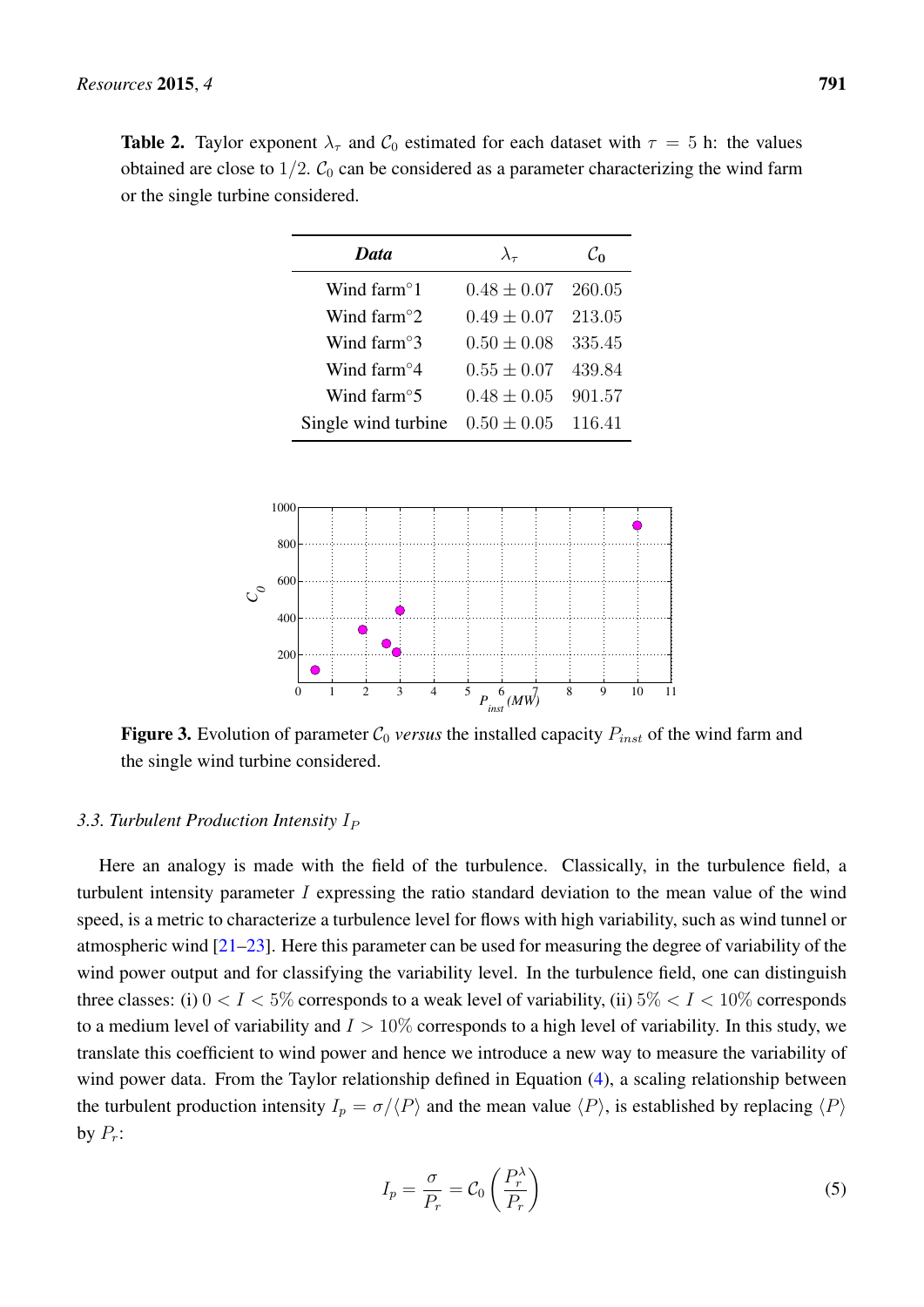This leads

$$
I_p = \mathcal{C}_0 \left( P_r \right)^{\alpha} \tag{6}
$$

where the exponent  $\alpha = \lambda - 1$  is here negative.

Figure [4](#page-5-0) illustrates the evolution of the turbulent production intensity  $I<sub>P</sub>$  divided by  $C<sub>0</sub>$  *versus* the adimensioned mean value  $P_r$ , in log-log scale. As expected, the turbulent production intensity  $I_P$ decreases following a  $-1/2$  power law with the mean value  $\langle P \rangle$ . Hence, taking into account the value obtained for the Taylor exponent  $\lambda_\tau \approx 1/2$ ,  $\alpha \approx -1/2$  for time scales 1  $h < \tau < 7$  days. Table [3](#page-5-1) draws up the values of the exponent  $\alpha$  estimated for each dataset with  $\tau = 5$  h. It can be seen that the values are generally corresponding to  $I_P > 10\%$  which is a very high level of turbulence and that larger values of  $P_r$  correspond to smaller values of  $I_p$ .

<span id="page-5-0"></span>

<span id="page-5-1"></span>**Figure 4.** Evolution of the adimensioned turbulent production intensity  $I_P/C_0$  *versus* the value  $P_r$  compared to the  $−1/2$  slope, in log-log scale.

**Table 3.** Exponent  $\alpha$  estimated for each dataset with  $\tau = 5$  h.

| Data                     | $\alpha$         |  |
|--------------------------|------------------|--|
| Wind farm <sup>o</sup> 1 | $-0.48 \pm 0.07$ |  |
| Wind farm <sup>o</sup> 2 | $-0.49 + 0.07$   |  |
| Wind farm <sup>o</sup> 3 | $-0.50 + 0.08$   |  |
| Wind farm <sup>o</sup> 4 | $-0.55 \pm 0.05$ |  |
| Wind farm <sup>o</sup> 5 | $-0.48 \pm 0.05$ |  |
| Single wind turbine      | $-0.50 \pm 0.05$ |  |

# 4. Conclusions and Discussions

In this study, we have investigated the existence of a Taylor power law or temporal fluctuation scaling of power output delivered by five wind farms and a single wind turbine, with different installed capacity.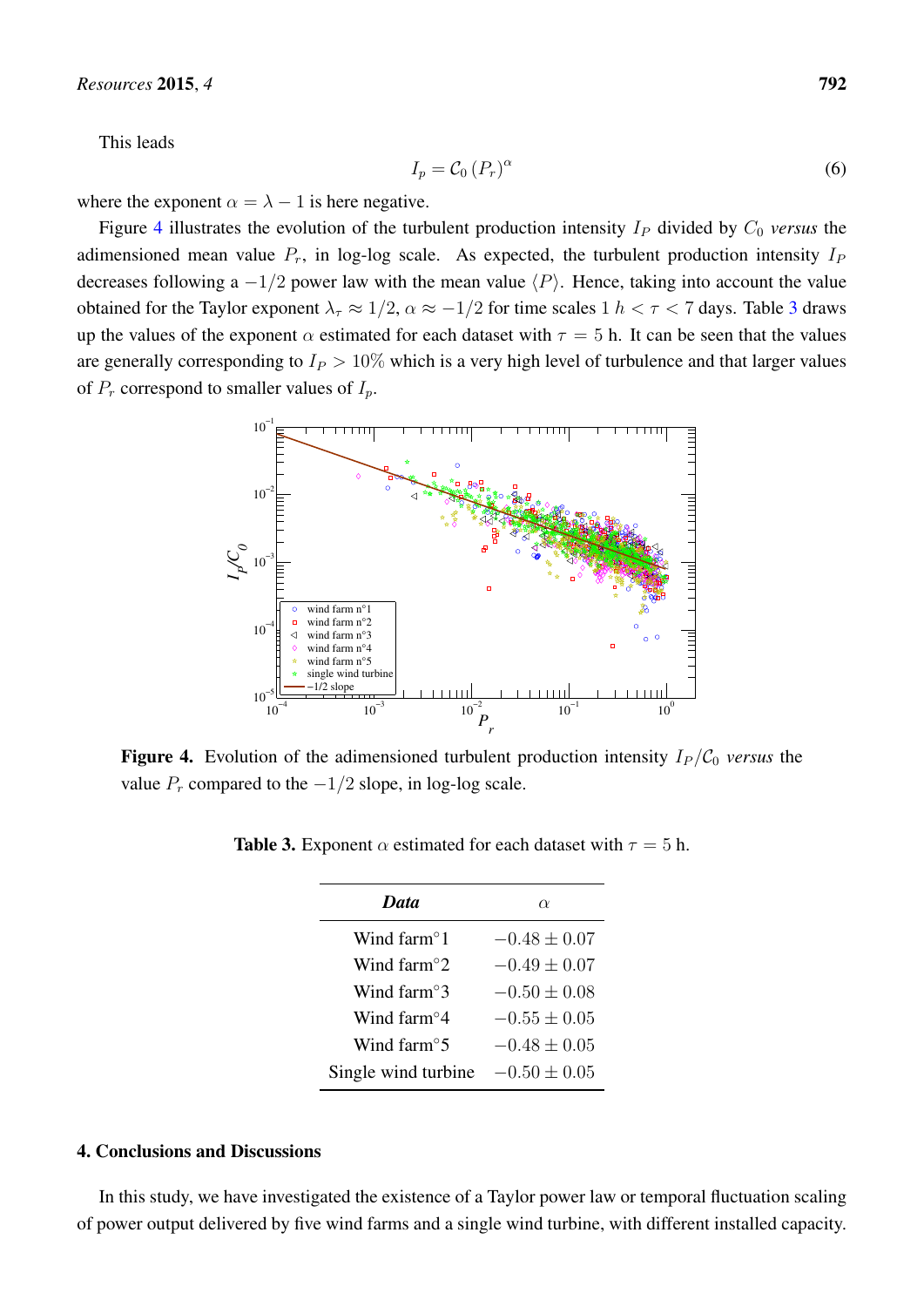The analyzed data are sampled at 1 s and five minutes, and recorded over different periods. A Taylor power law has been highlighted for all the datasets. Furthermore, a universal scaling exponent  $\lambda_{\tau}$  close to 1/2, is observed for time scales  $1 h < \tau < 7$  days for the data sampled at 5 min, and 5 min  $< \tau < 6$  h for the data sampled at 1 s.

The existence of such Taylor law has been shown in multiple disciplinary fields. This universality has conducted many authors to suggest the existence of a universal mechanism for its emergence. Various approaches and theoretical investigations have been dedicated to possible explanations of the origin of Taylor law. In the framework of a complex systems whose dynamics is the result of interactions of many components belonging to a network [\[6,](#page-7-3)[7\]](#page-7-10), the value of  $\lambda$  gives an information on the mechanism governing the fluctuations involved in the process:  $\lambda \approx 1/2$  describes processes or systems where internal factors drive dynamics and  $\lambda \approx 1$  describes processes where external factors drive the dynamics [\[6–](#page-7-3)[8\]](#page-7-12). This was investigated for internet traffic data and complex networks [\[6–](#page-7-3)[8\]](#page-7-12). This result was experimentally based and cannot be used for understanding wind energy dynamics. Recently, Fronczak and Fronczak (2010) [\[24\]](#page-8-4) attempted to provide an interpretation of Taylor's relation based on the second law of thermodynamics (the maximum entropy principle) and the number of states. Kendal and Jørgensen (2011) [\[25\]](#page-8-5) proposed the Tweedie Convergence Theorem to give a possible explanation of the origin of Taylor law. They show that Tweedie convergence theorem, a generalization of Central Limit Theorem, provides an explanation for the genesis of Taylor laws. They also showed that Taylor law is a scaling relationship, compatible with the presence  $1/f$  scaling and multifractal properties, characteristic of a self-similar process. On the other hand, several authors have shown the presence of  $1/f$  scaling [\[26\]](#page-8-6) and recently multifractal properties for wind energy data [\[20](#page-8-1)[,27](#page-8-7)[–29\]](#page-8-8). A way to highlight multifractal properties is the use of a multi-scaling analysis including q th- order central moments *versus* the mean value, a natural generalization of Taylor law where  $q = 2$ , or multifractal analysis [\[8,](#page-7-12)[27,](#page-8-7)[29\]](#page-8-8). Although the Tweedie Convergence Theorem seems offer a promising explanation, there is currently no generally accepted theory to explain the emergence of Taylor's relation.

The existence of Taylor's law with  $1/2$  exponent should help to provide an estimation of the mean fluctuations for a mean value fixed of wind power data, but also to propose a statistical model of wind power data using Tweedie model PDF. Our findings may be useful for developers and operators of wind parks.

### Acknowledgments

We thank the network operator E.D.F. (Electricité de France) for providing the aggregate power output delivered by the wind farms. The power output data from the wind turbine, has been downloaded at www.winddata.com.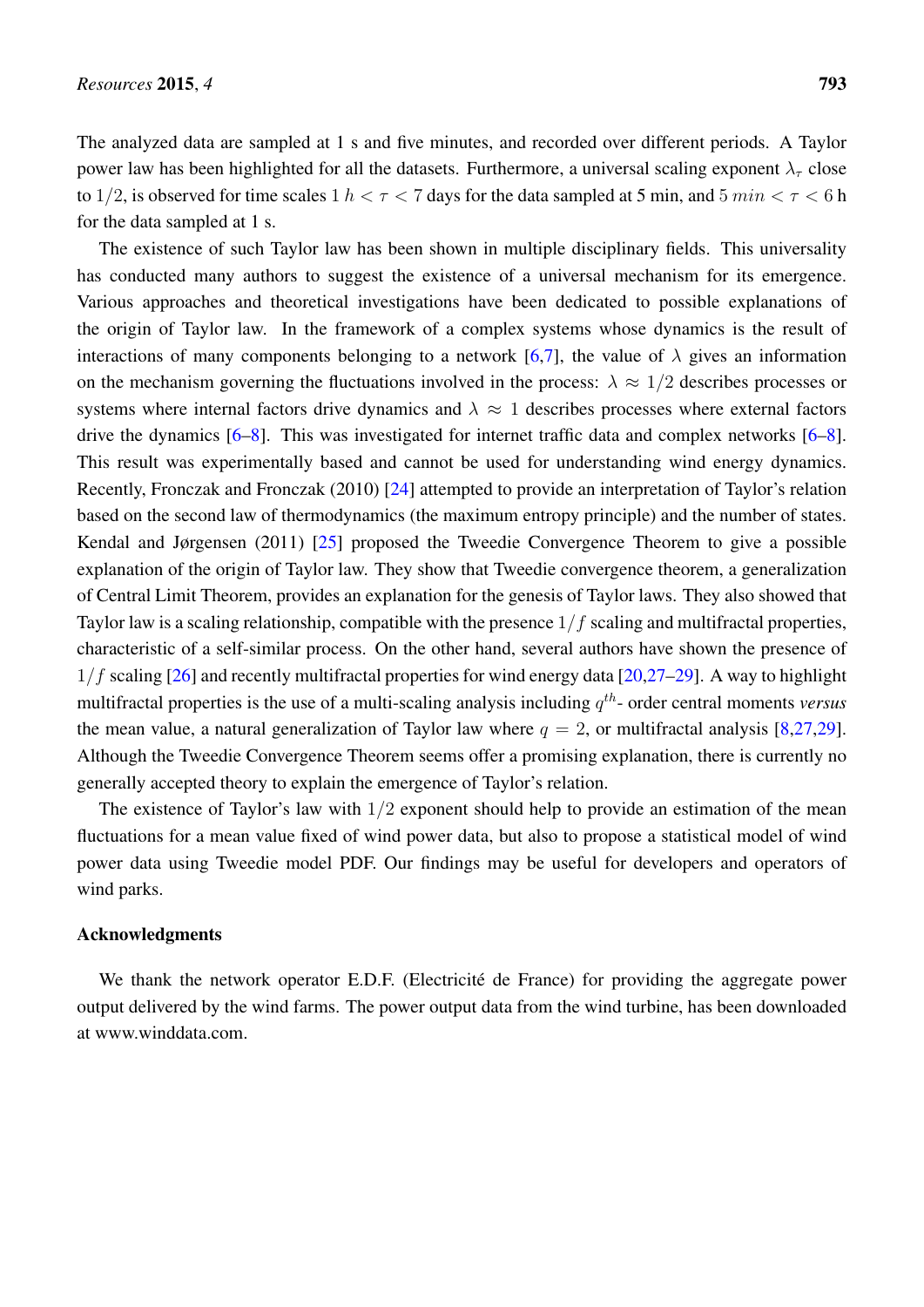# Author Contributions

Rudy Calif contributed to perform the analyzes and the writing of the manuscript. François G. Schmitt contributed to the general design of the manuscript.

# Conflicts of Interest

The authors declare no conflict of interest.

# References

- <span id="page-7-0"></span>1. Taylor, L.R. Aggregation, variance and the mean. *Nature* 1961, *189*, 732–735.
- <span id="page-7-1"></span>2. Smith, H.F. An empirical law describing heterogeneity in the yields of agricultural crops. *J. Agric. Sci.* 1938, *28*, 1–23.
- 3. Keitt, T.H.; Stanley, H.E. Dynamics of North American breeding bird populations. *Nature* 1998, *393*, 257–260.
- 4. Kerkhoff, A.J.; Ballantyne, F. The scaling of reproductive variability in trees. *Ecol. Lett.* 2003, *6*, 850–856.
- <span id="page-7-2"></span>5. Xu, M.; Schuster, W.S.; Cohen, J.E. Robustness of Taylor's law under spatial hierarchical groupings of forest tree samples. *Popul. Ecol.* 2015, *103*, 1–11.
- <span id="page-7-3"></span>6. De Menezes, M.; Barabási, A.L. Fluctuations in Networks Dynamics. *Phys. Rev. Lett.* 2004, *92*, 028701.
- <span id="page-7-10"></span>7. De Menezes, M.; Barabási, A.L. Separating Internal and External Dynamics of Complex Systems. *Phys. Rev. Lett.* 2004, *93*, 068701.
- <span id="page-7-12"></span>8. Eisler, Z.; Kertész, J.; Yook, S.G.M.; Barabási, A.L. Multiscaling and non-universality in fluctuations of driven complex systems. *Europhys. Lett.* 2005, *69*, 664–670.
- 9. Eisler, Z.; Kerész, J. Random walks on complex networks with inhomogeneous impact. *Phys. Rev. E* 2005, *71*, 057104.
- <span id="page-7-11"></span>10. Eisler, Z.; Kertész, J. Scaling theory of temporal correlations and size-dependent fluctuations in the traded value of stocks. *Phys. Rev. E* 2006, *73*, 040109.
- <span id="page-7-4"></span>11. Šuvakov, M.; Tadic, B. Transport processes on homogeneous planar graphs with scale-free loops. ´ *Phys. A* 2006, *372*, 354–361.
- <span id="page-7-5"></span>12. Eisler, Z.; Bartos, I.; Kertész, J. Fluctuation scaling in complex systems: Taylor's law and beyond. *Adv. Phys.* 2008, *57*, 89–142.
- 13. Lee, Y.; Amaral, L.A.N.; Canning, D.; Meyer, M.; Stanley, H.E. Universal features in the growth dynamics of complex organizations. *Phys. Rev. Lett.* 1998, *81*, 3275–3278.
- <span id="page-7-6"></span>14. Jiang, Z.Q.; Guo, L.; Zhou, W.X. Endogenous and exogenous dynamics in the fluctuations of capital fluxes: An empirical analysis of the Chinese stock market. *Eur. Phys. J. B* 2007, *57*, 347–355.
- <span id="page-7-7"></span>15. Jánosi, I.M.; Gallas, J.A. Growth of companies and water-level fluctuations of the river Danube. *Phys. A* 1999, *271*, 448–457.
- <span id="page-7-8"></span>16. Dahlstedt, K.; Jensen, H.J. Fluctuation spectrum and size scaling of river flow and level. *Phys. A* 2005, *348*, 596–610.
- <span id="page-7-9"></span>17. Azevedo, R.B.; Leroi, A.M. A power law for cells. *Proc. Natl. Acad. Sci.* 2001, *98*, 5699–5704.